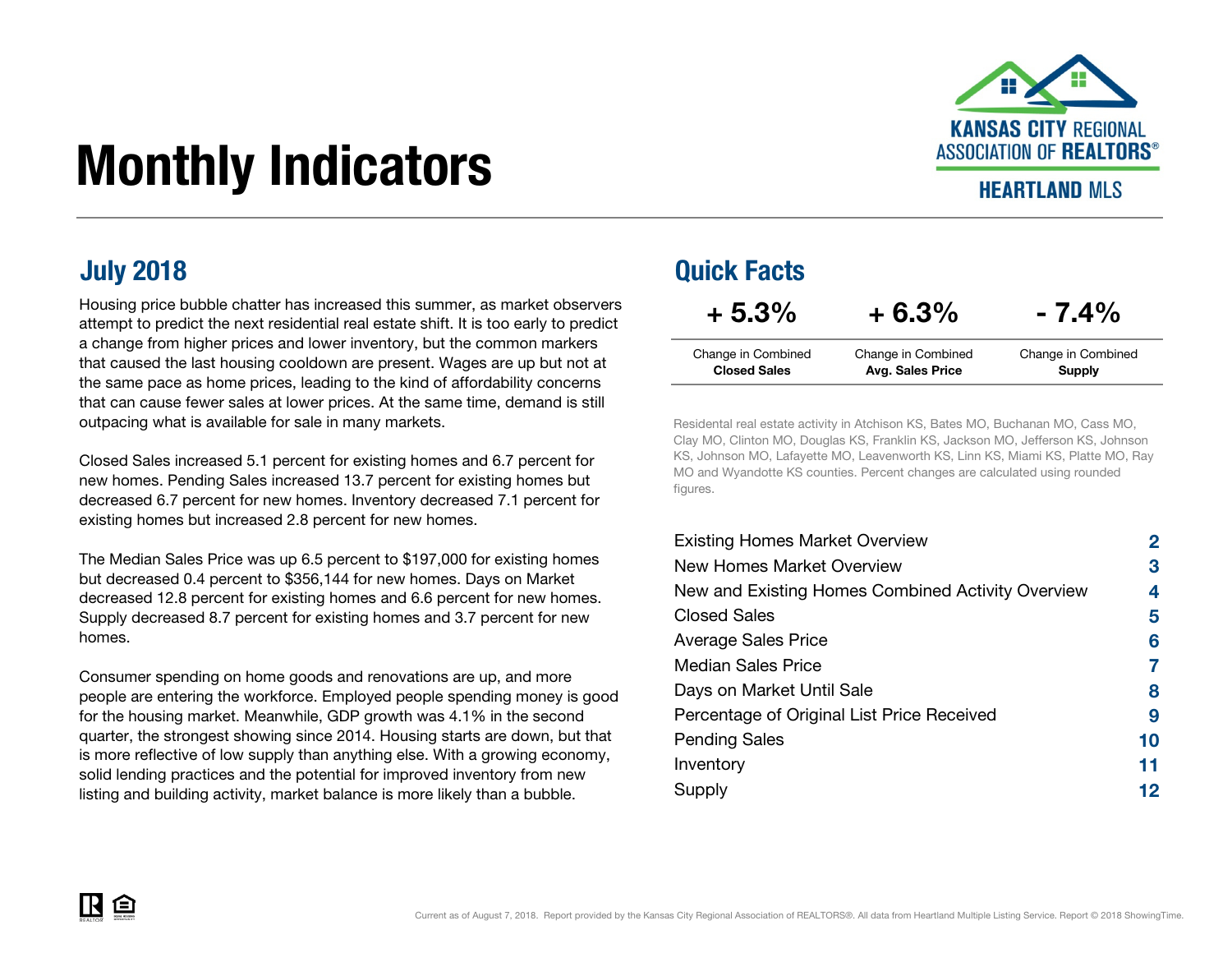# Existing Homes Market Overview

Key metrics by report month and for year-to-date (YTD) starting from the first of the year.



Key Metrics **Micropher Historical Sparkbars 7-2017 7-2017 7-2018** Percent Change **YTD 2017 YTD 2018** Percent Change --Supply 2.3 2.1 - 8.7% -- -- -- Inventory 7,008 6,513 - 7.1% -- -- + 0.8%**Pending Sales 3,281 3,730** + 13.7% 22,937 **23,746** + 3.5% Pct. of Orig. Price Received **1. 1. 2. 2. 2. 2. 2.** 2.2% 97.6% + 0.4% 96.6% 97.4% + 7.0%Days on Market 39 34 - 12.8% 49 42 - 14.3% Median Sales Price $$185,000$  \$197,000 + 6.5% \$177,500 \$190,000  $21.350 + 1.8\%$ Average Sales Price \$213,552 \$228,440 + 7.0% \$207,016 \$220,662 + 6.6% 20,967 Closed Sales 3,493 3,671 + 5.1% 7-2015 7-2016 7-2017 7-2018 7-2015 7-2016 7-2017 7-2018 7-2015 7-2016 7-2017 7-2018 7-2015 7-2016 7-2017 7-2018 7-2015 7-2016 7-2017 7-2018 7-2015 7-2016 7-2017 7-2018 7-2015 7-2016 7-2017 7-2018 7-20157-2016 7-2017 7-2018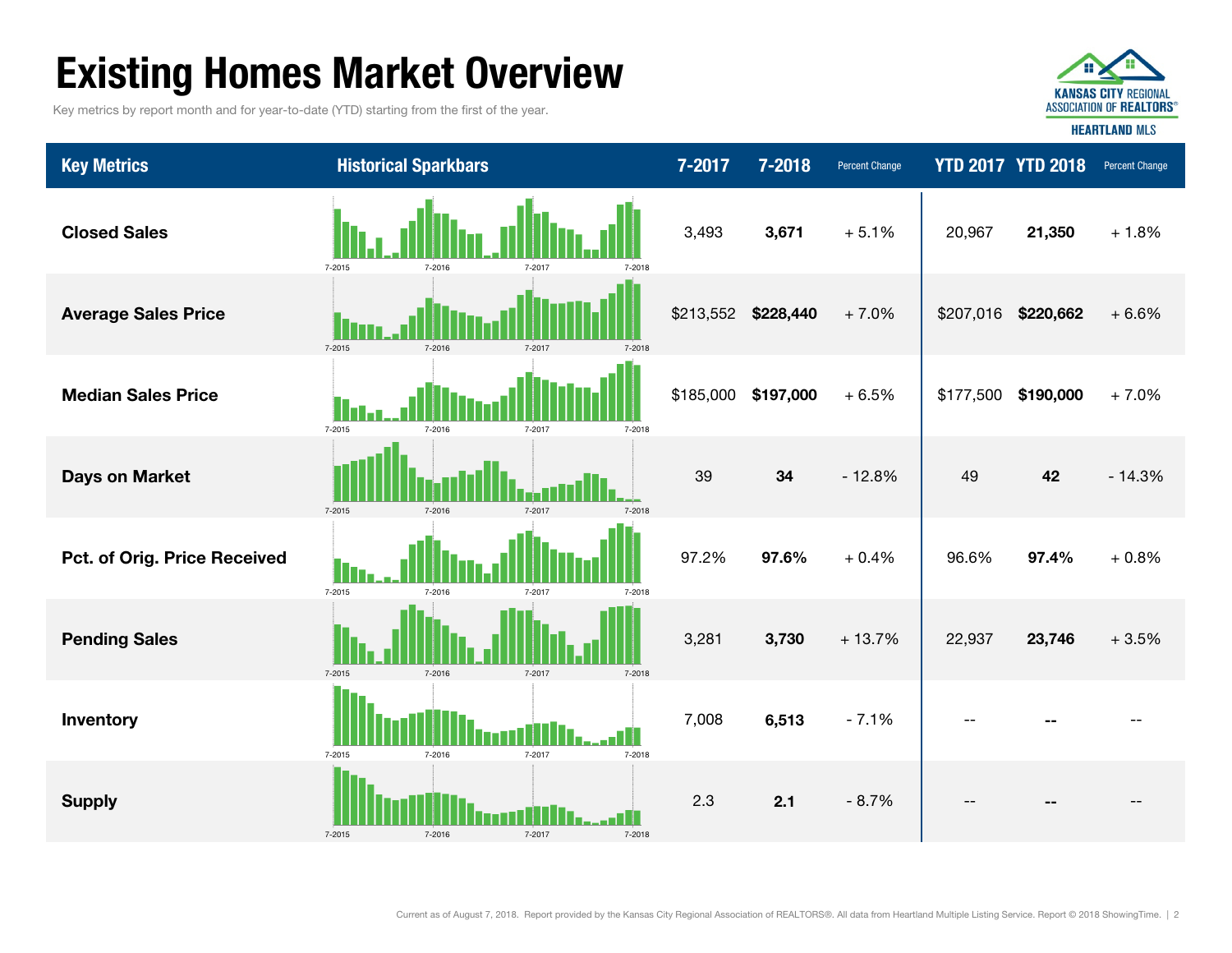### New Homes Market Overview

Key metrics by report month and for year-to-date (YTD) starting from the first of the year.



**HEARTLAND MLS** 

Key Metrics **Micropher Historical Sparkbars 1996 12017 7-2017 7-2018** Percent Change **YTD 2017 YTD 2018** Percent Change Closed Sales 328 350 + 6.7% 2,532 + 8.0% Average Sales Price \$385,173 \$392,277 + 1.8% \$378,259 \$381,132 + 0.8% 2,344 Median Sales Price $$357,595$   $$356,144$  - 0.4%  $\parallel$  \$346,709 \$346,885 + 0.1% - 0.8%101.6% - 0.2% **Days on Market 127 128** 127 **128** 127 **128** 127 **Pct. of Orig. Price Received 101.8% 101.8% 101.8%** 101.8% 101.8% 101.8% 101.8% + 1.7%Inventory 1,738 1,787 + 2.8% -- -- -- **Pending Sales 2,635 2,635 2,635 2,635 2,635 2,635 2,635 2,635 2,635** Supply 5.4 5.2 - 3.7% -- -- -- 7-2015 7-2016 7-2017 7-2018 7-2015 7-2016 7-2017 7-2018 7-2015 7-2016 7-2017 7-2018 7-2015 7-2016 7-2017 7-2018 7-2015 7-2016 7-2017 7-2018 7-2015 7-2016 7-2017 7-2018 7-2015 7-2016 7-2017 7-2018 7-20157-2016 7-2017 7-2018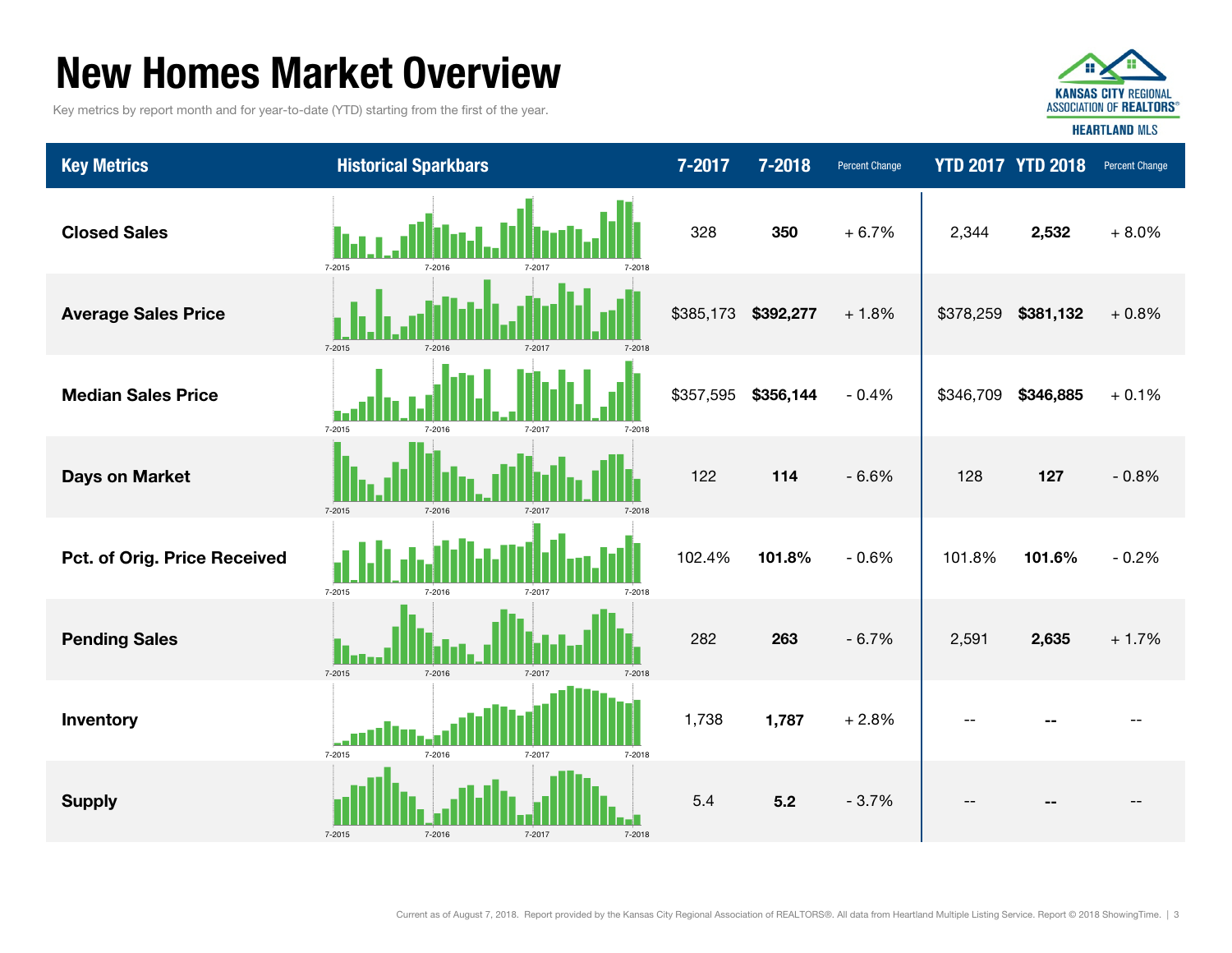### Closed Sales

A count of the actual sales that closed in a given month.





| <b>Closed Sales</b> | <b>Existing Homes</b> | Year-Over-Year<br>Change | <b>New Homes</b> | Year-Over-Year<br>Change |
|---------------------|-----------------------|--------------------------|------------------|--------------------------|
| Aug-2017            | 3,564                 | $+2.3%$                  | 310              | $-8.3\%$                 |
| Sep-2017            | 3,102                 | -4.3%                    | 299              | $+1.7%$                  |
| Oct-2017            | 2,897                 | $+2.2\%$                 | 312              | $+4.0\%$                 |
| Nov-2017            | 2,832                 | $+7.7%$                  | 333              | $+27.6%$                 |
| Dec-2017            | 2,622                 | $-1.5\%$                 | 317              | $-3.4%$                  |
| Jan-2018            | 2,003                 | $+14.8%$                 | 257              | $+10.3%$                 |
| Feb-2018            | 1,997                 | $+6.7%$                  | 273              | $+20.3%$                 |
| Mar-2018            | 2,800                 | $-4.8%$                  | 398              | $+14.4%$                 |
| Apr-2018            | 3.044                 | $+1.9%$                  | 354              | $+6.6%$                  |
| May-2018            | 3,860                 | $+1.2%$                  | 454              | $+9.7%$                  |
| Jun-2018            | 3,975                 | $-3.4%$                  | 446              | $-3.5%$                  |
| <b>Jul-2018</b>     | 3,671                 | $+5.1%$                  | 350              | $+6.7\%$                 |
| 12-Month Avg        | 3.031                 | $+1.5%$                  | 342              | $+6.2\%$                 |

#### Historical Closed Sales by Month

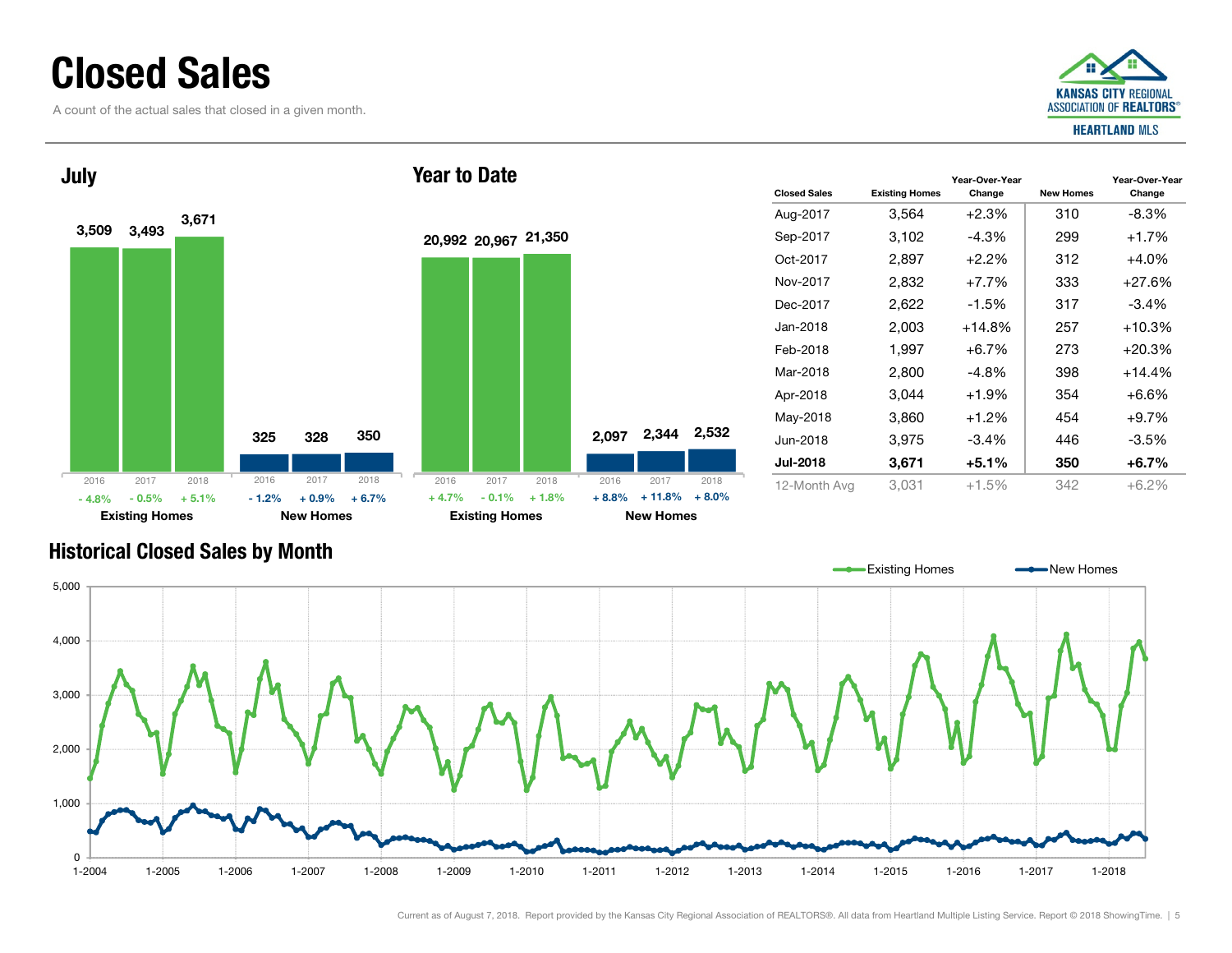### Average Sales Price

Average sales price for all closed sales, not accounting for seller concessions, in a given month.



July



Year to Date

| Avg. Sales Price | <b>Existing Homes</b> | Year-Over-Year<br>Change | <b>New Homes</b> | Year-Over-Year<br>Change |
|------------------|-----------------------|--------------------------|------------------|--------------------------|
| Aug-2017         | \$211,538             | $+3.8\%$                 | \$377,376        | $-2.5\%$                 |
| Sep-2017         | \$206,363             | $+3.9\%$                 | \$379,384        | -1.6%                    |
| Oct-2017         | \$206,673             | $+5.2%$                  | \$400,782        | $+7.1%$                  |
| Nov-2017         | \$208,584             | $+8.1%$                  | \$392,041        | $+2.8%$                  |
| Dec-2017         | \$209,351             | $+9.2\%$                 | \$378,043        | $+1.0%$                  |
| Jan-2018         | \$207,595             | $+12.6%$                 | \$395,337        | $-2.2\%$                 |
| Feb-2018         | \$196,821             | $+5.3\%$                 | \$351,251        | -7.5%                    |
| Mar-2018         | \$211,637             | $+6.5%$                  | \$371,131        | $+3.7%$                  |
| Apr-2018         | \$217,812             | $+8.0\%$                 | \$373,068        | $+3.2\%$                 |
| May-2018         | \$228,415             | $+5.8\%$                 | \$384,709        | $+1.9%$                  |
| Jun-2018         | \$233,158             | $+5.2%$                  | \$394,240        | $+1.7%$                  |
| <b>Jul-2018</b>  | \$228,440             | $+7.0\%$                 | \$392,277        | +1.8%                    |
| 12-Month Avg*    | \$202,930             | $+6.3%$                  | \$379.152        | $+1.0%$                  |

\* Avg. Sales Price for all properties from August 2017 through July 2018. This is not the average of the individual figures above.



### Historical Average Sales Price by Month

Current as of August 7, 2018. Report provided by the Kansas City Regional Association of REALTORS®. All data from Heartland Multiple Listing Service. Report © 2018 ShowingTime. | 6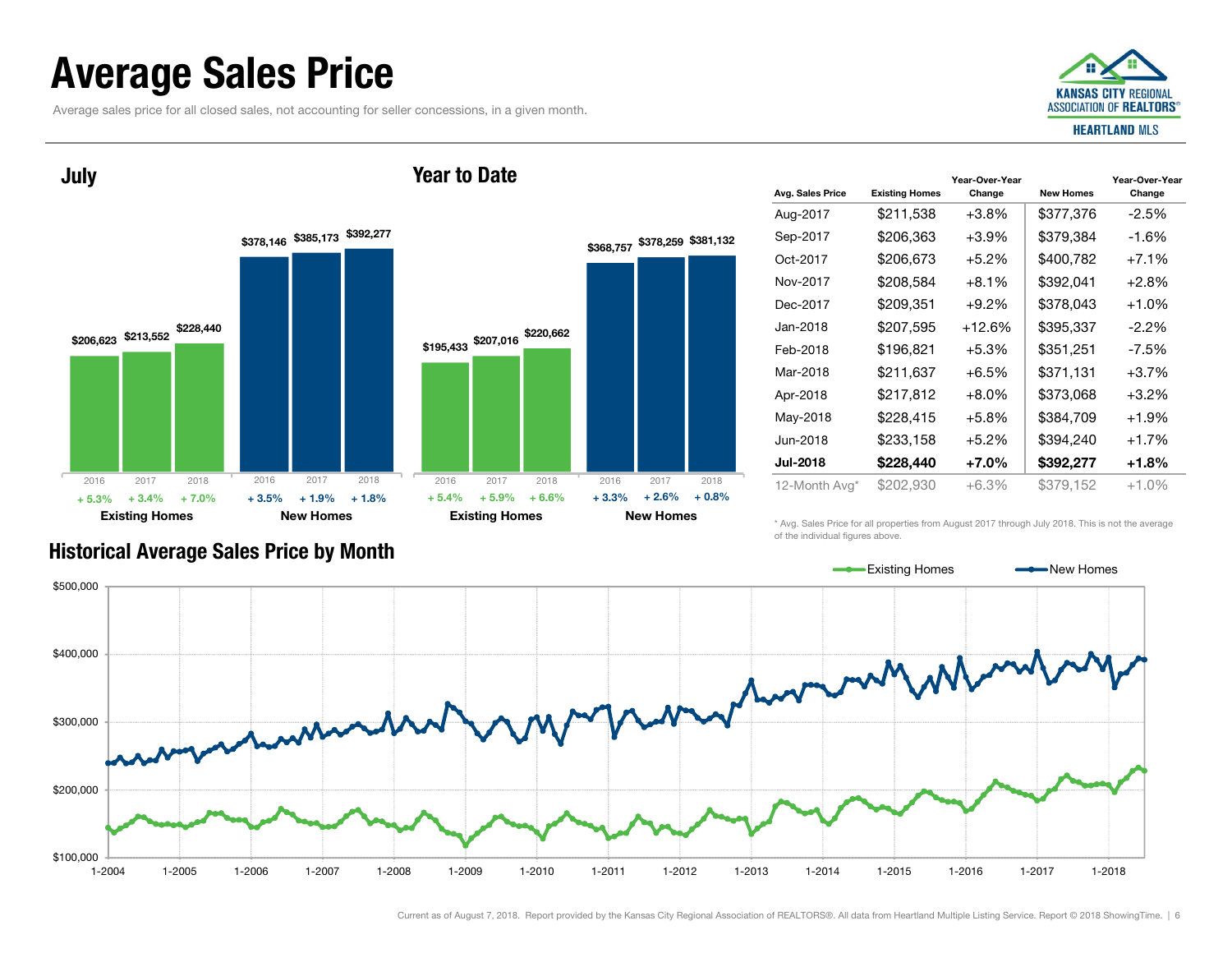### Median Sales Price

July

Point at which half of the sales sold for more and half sold for less, not accounting for seller concessions, in a given month.

Year to Date





| <b>Median Sales Price</b> | <b>Existing Homes</b> | Year-Over-Year<br>Change | <b>New Homes</b> | Year-Over-Year<br>Change |
|---------------------------|-----------------------|--------------------------|------------------|--------------------------|
| Aug-2017                  | \$182,500             | +4.3%                    | \$349,900        | $-3.5\%$                 |
| Sep-2017                  | \$180,000             | +5.9%                    | \$345,000        | $-2.4%$                  |
| Oct-2017                  | \$176,000             | $+5.4%$                  | \$358,693        | $+0.7%$                  |
| Nov-2017                  | \$179,000             | $+9.1\%$                 | \$349,888        | $-1.4\%$                 |
| Dec-2017                  | \$175,000             | +8.5%                    | \$334,780        | $-1.1%$                  |
| Jan-2018                  | \$174,950             | $+10.4%$                 | \$358,903        | $-0.0\%$                 |
| Feb-2018                  | \$169,900             | $+5.5%$                  | \$325,000        | $-1.4\%$                 |
| Mar-2018                  | \$184,900             | $+10.7%$                 | \$332,975        | $+2.3%$                  |
| Apr-2018                  | \$189,000             | $+8.0%$                  | \$343,250        | $+4.2%$                  |
| May-2018                  | \$198,000             | $+7.0\%$                 | \$349,900        | $-2.5\%$                 |
| Jun-2018                  | \$201,000             | +5.8%                    | \$364,675        | $+2.3%$                  |
| <b>Jul-2018</b>           | \$197,000             | +6.5%                    | \$356,144        | $-0.4%$                  |
| 12-Month Avg*             | \$173,525             | +6.6%                    | \$349,950        | $-0.6\%$                 |

Historical Median Sales Price by Month

\* Median Sales Price for all properties from August 2017 through July 2018. This is not the average of the individual figures above.

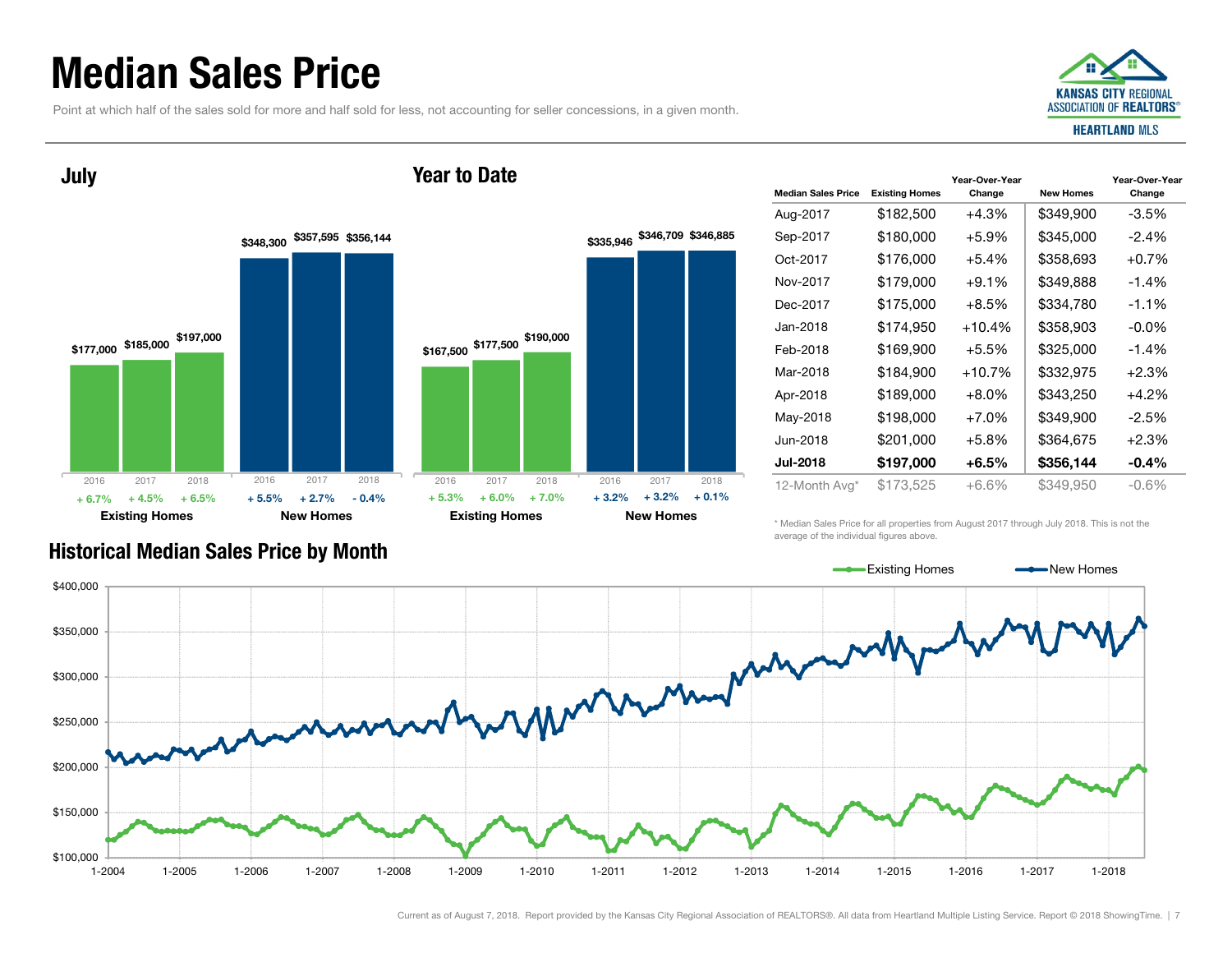### Days on Market Until Sale

Average number of days between when a property is listed and when an offer is accepted in a given month.





| Days on Market  | <b>Existing Homes</b> | Year-Over-Year<br>Change | <b>New Homes</b> | Year-Over-Year<br>Change |
|-----------------|-----------------------|--------------------------|------------------|--------------------------|
| Aug-2017        | 43                    | $-17.3%$                 | 118              | $-3.3\%$                 |
| Sep-2017        | 44                    | $-15.4%$                 | 129              | $+0.8\%$                 |
| Oct-2017        | 47                    | $-17.5%$                 | 139              | $+19.8%$                 |
| Nov-2017        | 46                    | $-14.8%$                 | 116              | $+1.8%$                  |
| Dec-2017        | 49                    | $-15.5%$                 | 112              | $+16.7%$                 |
| Jan-2018        | 56                    | $-15.2%$                 | 90               | $-2.2\%$                 |
| Feb-2018        | 55                    | $-15.4%$                 | 123              | $+3.4%$                  |
| Mar-2018        | 51                    | $-10.5%$                 | 135              | $+3.1%$                  |
| Apr-2018        | 42                    | $-16.0\%$                | 142              | $+10.9%$                 |
| May-2018        | 35                    | $-18.6\%$                | 142              | $-0.7\%$                 |
| Jun-2018        | 34                    | $-15.0\%$                | 125              | $-10.7%$                 |
| <b>Jul-2018</b> | 34                    | $-12.8%$                 | 114              | $-6.6%$                  |
| 12-Month Avg*   | 51                    | $-15.3%$                 | 123              | $+1.8%$                  |

#### Historical Days on Market Until Sale by Month

\* Days on Market for all properties from August 2017 through July 2018. This is not the average of the individual figures above.

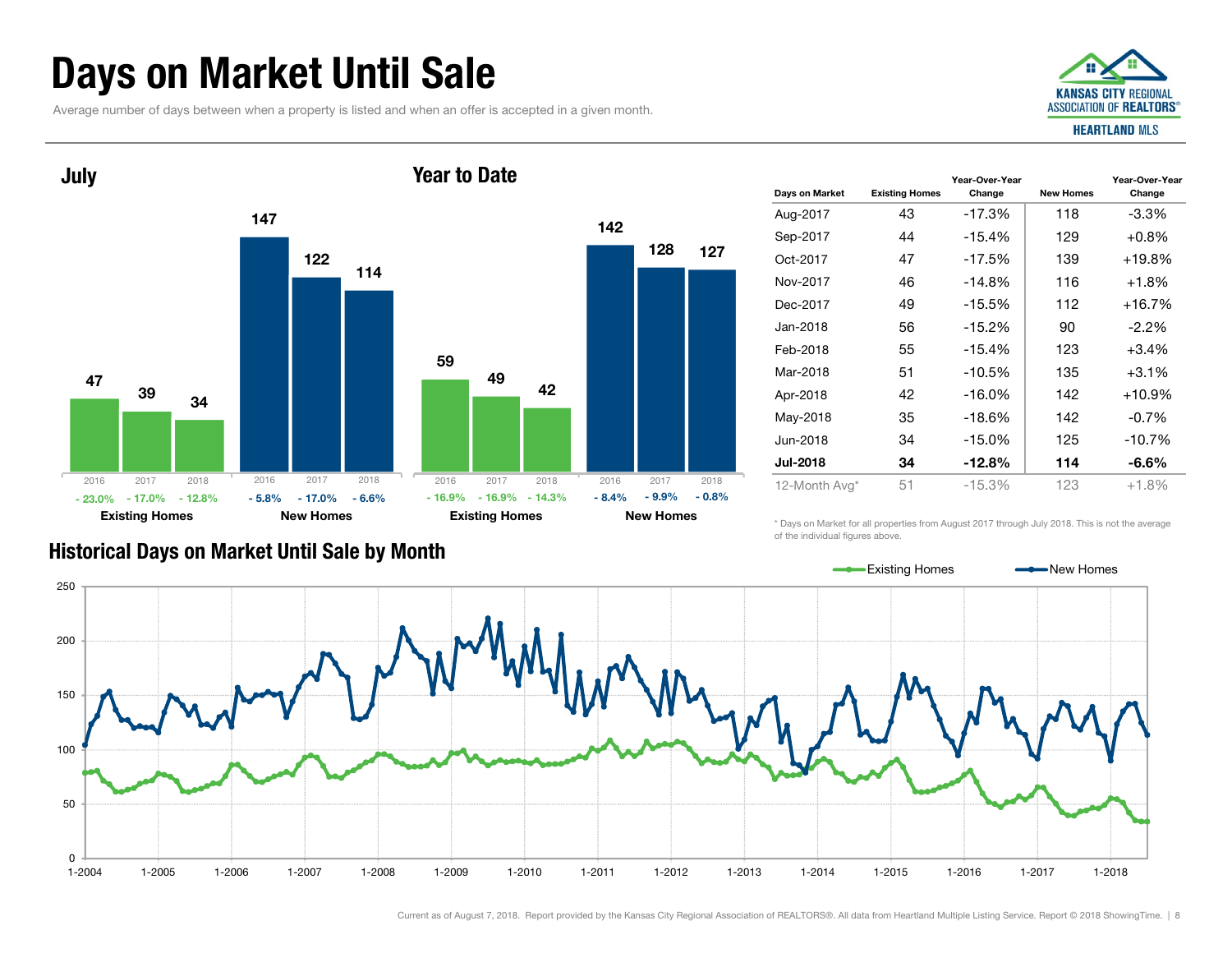## Percentage of Original List Price Received

Percentage found when dividing a property's sales price by its original list price, then taking the average for all properties sold in a given month, not accounting for seller concessions.



#### 96.9% 97.2% 97.6% 101.7%102.4%101.8%Existing Homes New Homes July 96.1%96.6%97.4%101.4%101.8%101.6%Existing Homes New Homes Year to Date2016 2017 2018 $+ 0.3%$  $\%$  + 0.4% + 0.5% + 0.7% - 0.6% + 1.6% + 0.5% + 0.8% + 0.4% + 0.4% - 0.2% 2016 2017 2018 2016 2017 2018 2016 2017 2018  $+ 1.8%$  $\%$  + 0.3% + 0.4% + 0.5% + 0.7% - 0.6% + 1.6% + 0.5% + 0.8% + 0.4%

| <b>Historical Percentage of Original List Price Received by Month</b> |  |  |
|-----------------------------------------------------------------------|--|--|
|-----------------------------------------------------------------------|--|--|

| Pct. of Orig. Price<br>Received | <b>Existing Homes</b> | Year-Over-Year<br>Change | <b>New Homes</b> | Year-Over-Year<br>Change |
|---------------------------------|-----------------------|--------------------------|------------------|--------------------------|
| Aug-2017                        | 96.7%                 | $+0.7%$                  | 101.5%           | $-0.4%$                  |
| Sep-2017                        | 96.0%                 | $+0.4%$                  | 101.9%           | $+0.3%$                  |
| Oct-2017                        | 95.7%                 | $+0.7%$                  | 102.1%           | $+0.2%$                  |
| Nov-2017                        | 95.7%                 | $+0.6%$                  | 101.3%           | $-0.5%$                  |
| Dec-2017                        | 95.3%                 | $+0.6%$                  | 101.4%           | $+0.1%$                  |
| Jan-2018                        | 95.1%                 | $+1.4%$                  | 101.4%           | $-0.2\%$                 |
| Feb-2018                        | 95.3%                 | $+0.5%$                  | 101.1%           | $-0.2\%$                 |
| Mar-2018                        | 97.0%                 | $+1.4%$                  | 101.7%           | $0.0\%$                  |
| Apr-2018                        | 98.0%                 | $+1.1%$                  | 101.5%           | $-0.2\%$                 |
| May-2018                        | 98.4%                 | $+0.9\%$                 | 101.6%           | $-0.1%$                  |
| Jun-2018                        | 98.1%                 | $+0.4%$                  | 102.0%           | $+0.2%$                  |
| <b>Jul-2018</b>                 | 97.6%                 | $+0.4%$                  | 101.8%           | $-0.6%$                  |
| 12-Month Avg*                   | 96.1%                 | $+0.7%$                  | 101.7%           | $-0.1%$                  |

\* Pct. of Orig. Price Received for all properties from August 2017 through July 2018. This is not the average of the individual figures above.

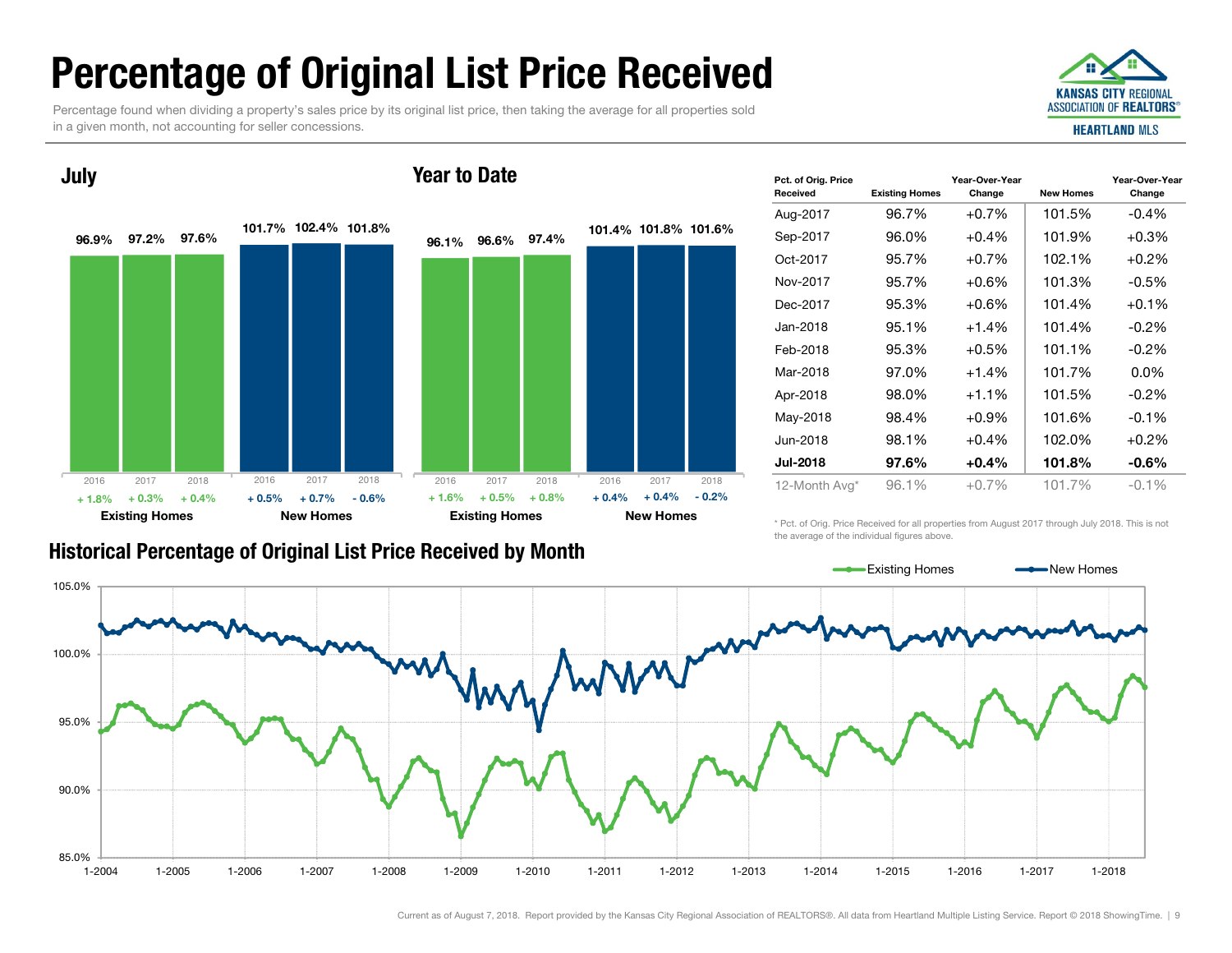### Pending Sales

A count of the properties on which offers have been accepted in a given month.





| <b>Pending Sales</b> | <b>Existing Homes</b> | Year-Over-Year<br>Change | <b>New Homes</b> | Year-Over-Year<br>Change |
|----------------------|-----------------------|--------------------------|------------------|--------------------------|
| Aug-2017             | 3,142                 | $+1.7%$                  | 326              | $+7.9%$                  |
| Sep-2017             | 2,768                 | $-1.4\%$                 | 275              | +4.6%                    |
| Oct-2017             | 2,876                 | $+7.6%$                  | 327              | +17.6%                   |
| Nov-2017             | 2,367                 | $+4.3%$                  | 269              | $+20.1%$                 |
| Dec-2017             | 1,964                 | $+12.4%$                 | 272              | +47.0%                   |
| Jan-2018             | 2,433                 | $+9.9\%$                 | 351              | $+28.1%$                 |
| Feb-2018             | 2,564                 | $-7.5%$                  | 432              | +10.2%                   |
| Mar-2018             | 3,630                 | $-0.4%$                  | 459              | $+0.2%$                  |
| Apr-2018             | 3,766                 | $+0.6%$                  | 439              | $+0.9%$                  |
| May-2018             | 3,798                 | $+4.4%$                  | 359              | $-12.0%$                 |
| Jun-2018             | 3,825                 | $+4.9\%$                 | 332              | $-2.9%$                  |
| <b>Jul-2018</b>      | 3,730                 | $+13.7%$                 | 263              | $-6.7\%$                 |
| 12-Month Avg         | 3,072                 | $+3.8%$                  | 342              | $+6.8%$                  |

#### Historical Pending Sales by Month

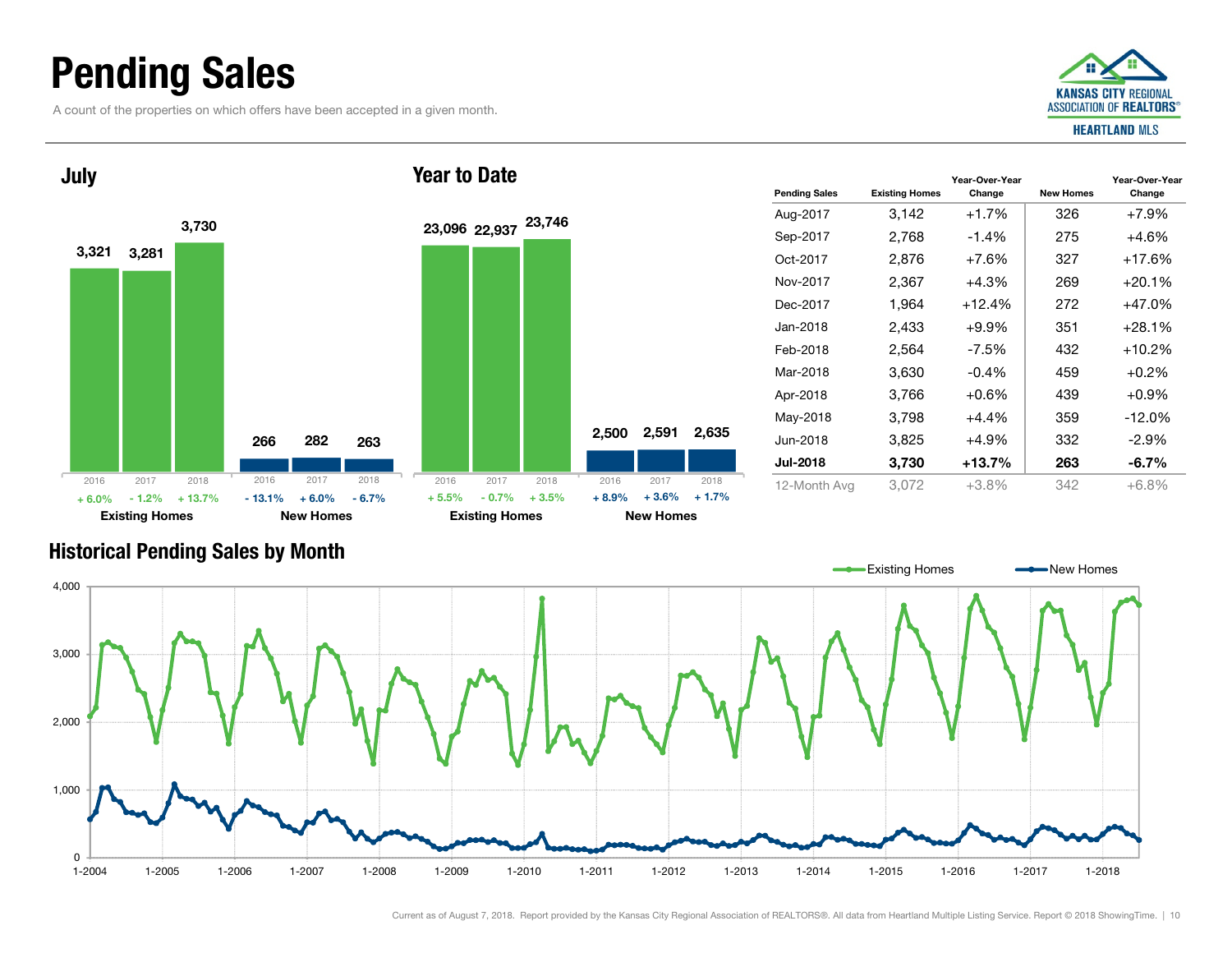### **Inventory**

The number of properties available for sale in active status at the end of a given month.



Year-Over-Year Change

#### Inventory Existing Homes Year-Over-Year Change New Homes Aug-2017 6,976 -17.2% 1,752 +15.1% Sep-2017 7,186 -13.8% 1,842 +16.5% Oct-2017 6,841 -13.9% 1,870 +14.4% Nov-2017 6,382 -13.7% 1,906 +13.9% Dec-2017 5,517 -13.1% 1,885 +14.6% Jan-2018 4,987 -17.4% 1,879 +9.5% Feb-2018 4,803 -18.8% 1,864 +6.7% Mar-2018 $5.112$  -16.7% 1.844 +6.7% Apr-2018 5,477 -12.1% 1,804 +6.1% May-2018 6,154 -4.9% 1,772 +7.4% Jun-2018 6,540 -5.1% 1,756 +4.3% Jul-2018 6,513 -7.1% 1,787 +2.8% 12-Month Avg\* 6,041 -12.8% 1,830 +9.7% 8,546 1,484 7,008 1,738 6,513 1,787 Existing Homes New Homes July 2016 2017 2018  $\%$  - 18.0% - 7.1% + 4.8% % - 7.1% + 4.8% + 17.1% +  $2.8\%$ 2016 2017 2018 - 23.6%

#### Historical Inventory by Month

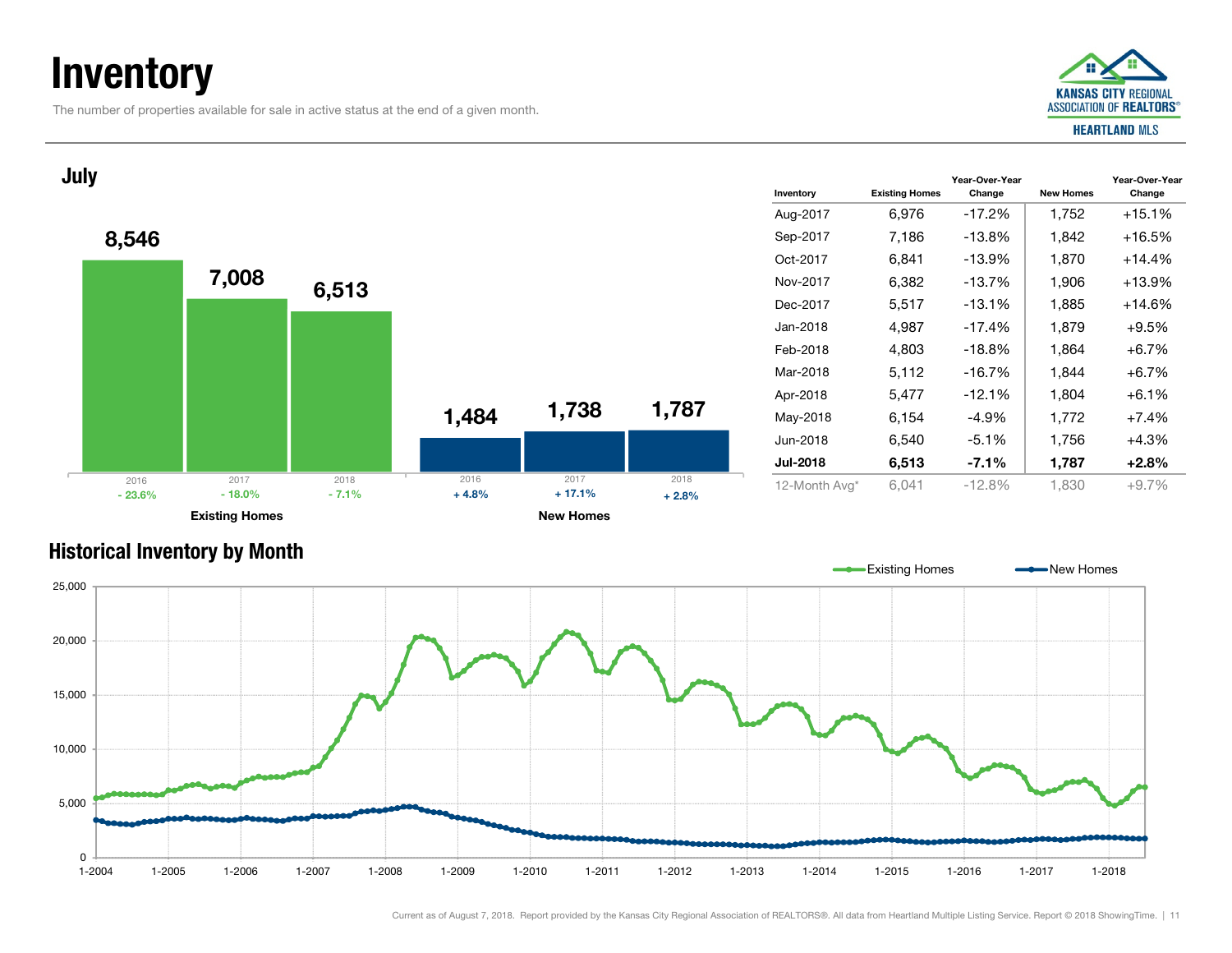## Supply

The inventory of homes for sale at the end of a given month, divided by the average monthly closed sales from the last 12 months.



#### Supply Existing Homes Year-Over-Year Change New Homes Year-Over-Year Change Aug-2017 2.3 -20.7% 5.5 +3.8% Sep-2017 2.4 -17.2% 5.8 +7.4% Oct-2017 2.3 -14.8% 5.8 +3.6%Nov-20172.1  $-16.0\%$  5.8  $+3.6\%$ Dec-2017 1.8 -14.3% 5.8 +5.5%Jan-20181.7  $-15.0\%$  5.7  $+1.8\%$ Feb-2018 1.6 -20.0% 5.6 -1.8%Mar-2018 1.7 -19.0% 5.5 -1.8%Apr-2018 1.8 -14.3% 5.3 -3.6% May-2018 2.0 -9.1% 5.2 0.0% Jun-2018 2.2 -4.3% 5.2 0.0%Jul-2018 2.1 -8.7% 5.2 -3.7%12-Month Avg\* 2.3 -14.2% 5.5 +1.2% 3.05.22.35.42.15.2Existing Homes New Homes July 2016 2017 2018 $\%$  - 23.3% - 8.7% - 3.7%  $\%$  - 8.7% - 3.7% + 3.8% - 3.7% 2016 2017 2018- 26.8%

\* Supply for all properties from August 2017 through July 2018. This is not the average of the individual figures above.



Historical Supply by Month